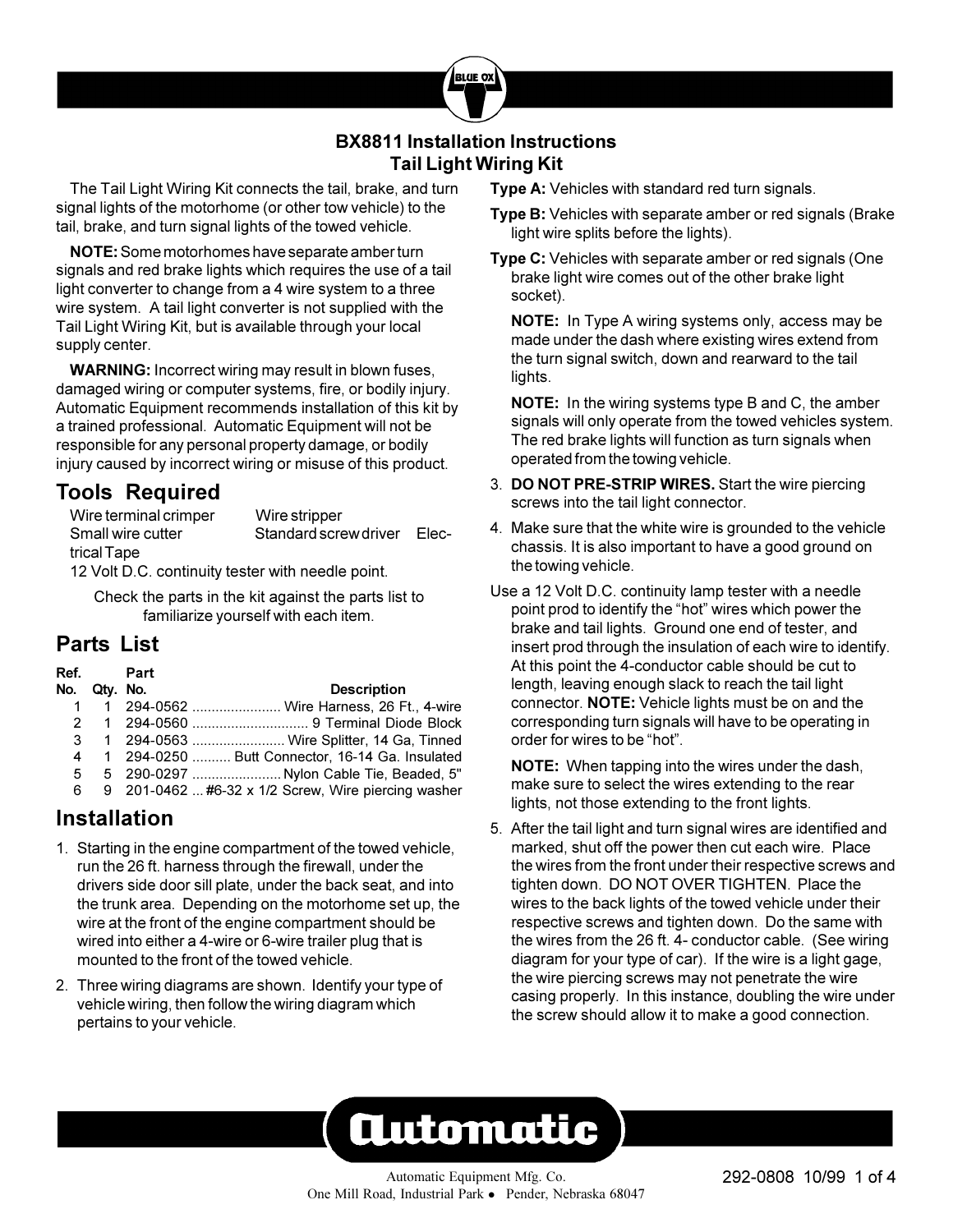This completes wiring of the towed vehicle. Check to make sure the vehicle's tail, brake, and turn signal lights operate the same as they did prior to installation of the tail light connector and the 4-conductor cable. Electrical tape can be used to keep the diode block from shorting against part of the car.

## **Connecting Two Vehicles Together**

- 1. If the towing vehicle is already wired for towing check to see what type of existing socket it has, a mating plug will need to be purchased. Use the 12 volt lamp tester to identify each pin in the socket, and connect the 4-wire cable according to the wiring diagram color scheme.
- 2. If the towing vehicle is not wired for towing, a pigtail will need to be purchased and wired into the existing wiring of the towing vehicle as is described below. **NOTE:** Be sure there is sufficient length to reach the plug on the towed vehicle. **NOTE**: Self stripping wire tap connectors will also have to be purchased to "tap into" the existing wiring of the towing vehicle.
- 3. Connect the white wire from the new pigtail to a suitable ground. To connect the other three wires extending from the new pigtail to the existing towing vehicle wiring, it is necessary to identify the appropriate wires at the rear of the Towing vehicle. Use a 12 volt D.C. continuity lamp to identify the appropriate "hot" wires. The vehicles lights, and turn signals will have to be activated in order for there to be current traveling through the wires.

**NOTE:** If the towing vehicle is equipped with separate amber turn signals and red brake lights, use the same procedure to identify the brake light wire. A tail light converter (not included) is needed to convert the amber/ red 4-wire system to the standard "red only" 3-wire system.

**NOTE:** A heavy duty flasher unit may be required in the towing vehicle to power the added circuit load of a towed vehicle.

This completes installation of the Tail Light Wiring Kit. To test system, simply plug towed vehicles pigtail into the towing vehicles socket, and turn on the towing vehicles lights. Test each turn signal and the brake lights. If lights do not work properly, there must be a loose connection, or a wiring error. Recheck to assure all connections were made correctly, especially the ground connections. If your third brake light blinks with a turn signal continue reading.

# **Wiring Third Brake Light (Optional)**

On some vehicles with separate amber turn signals, the third brake light or the light in the back window may blink with one of the turn signals while in the towing mode only. To prevent the third brake light from blinking, complete the following steps. **NOTE:** After completing these steps the third brake light will not function at all when in the towing mode and will function normally when driving the vehicle.

- 1. While applying power to the brake lights, Use a 12 Volt D.C. continuity tester to locate the "hot" wire feeding power to the positive side of the third brake light.
- 2. Relieve power to the brake lights and cut the "hot" wire located in step 1. **NOTE:** Be sure to leave enough wire extending from the positive side of the third brake light to allow for splicing. (About 6-12 inches) Use electrical tape to cover the other exposed end of the cut wire.
- 4. Obtain a piece of 16 gage stranded wire (available at most automotive stores) long enough to reach from the 9-screw diode block to the "hot" wire extending from the positive side of the third brake light.
- 5. Using a butt connector (available at most automotive stores) splice one end of the length of wire acquired to the wire extending from the positive side of the third brake light.
- 6. Place the other end of the wire under either the "L" or "R" wire piercing screw on the "from front of towed car" side of the diode block. **NOTE:** There is already a wire under both of these screws so this new wire must be placed on the opposite side of the screw as the existing wire. Do not stack the wires on top of each other under the wire piercing screw.
- 7. Be sure to test the entire system before towing.

**DEALER OR INSTALLER:** BE CERTAIN THE USER RECEIVES ALL INSTRUCTION SHEETS.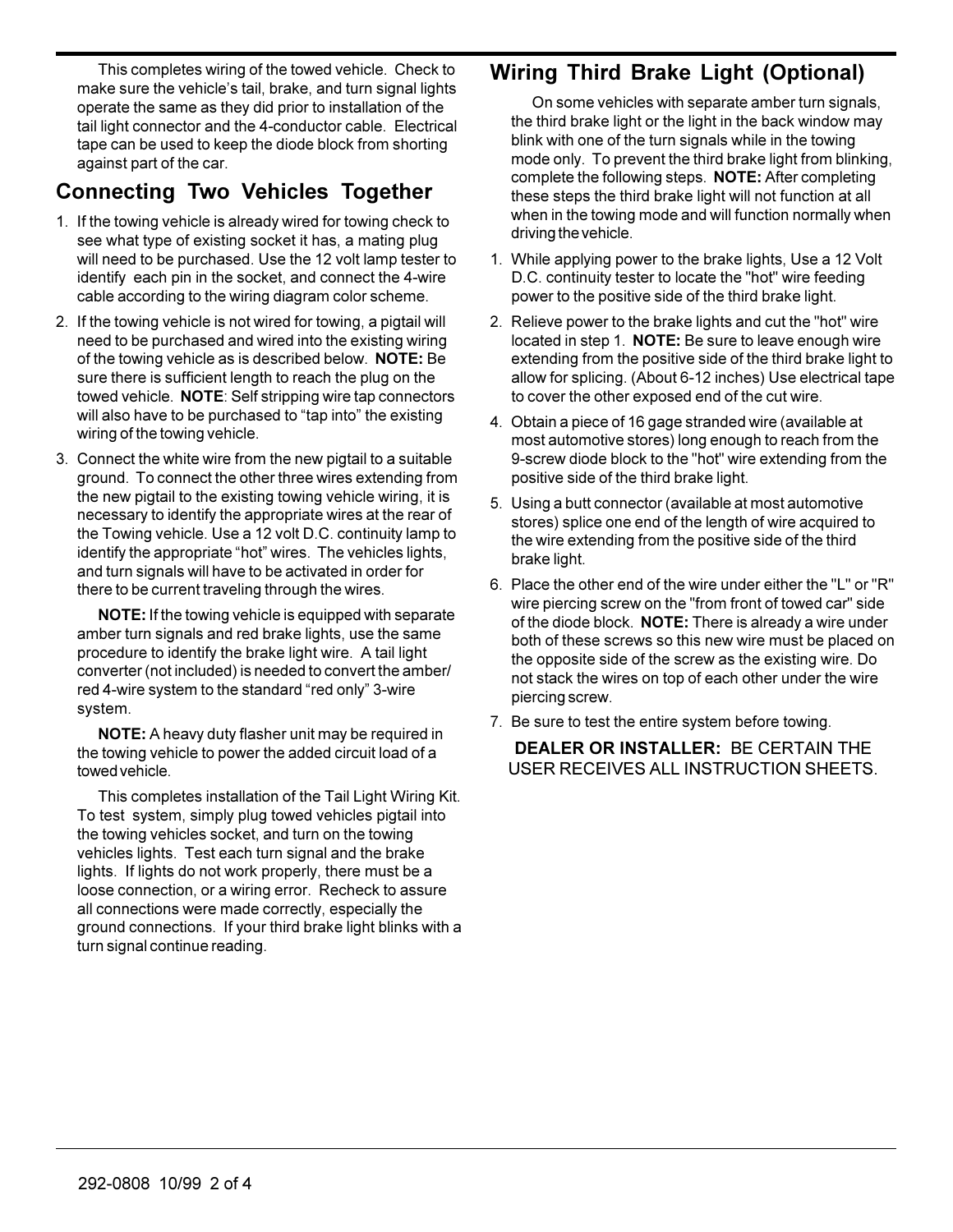

### **DIAGRAM FOR TYPE C VEHICLES**

(Vehicles with separate amber turn signals) (Power for one brake light comes from other lights socket)



Cut the main brake wire coming from the front, and strip it back approximately 1/4". Use the butt connector provided to connect the stripped wire and the single wire on the splitter, crimp with a wire terminal crimper. Attach the two ends of the splitter to the left and right screws on the front of the connector.

Attach the brake wire going to the back brake lights to the appropriate terminal, depending on whether the wire goes to the left or the right brake light first.

Cut the wire connecting the first brake light to the second brake light. Connect the wire that goes to the second brake light to the appropriate terminal, which will correspond with the side the second light is on.